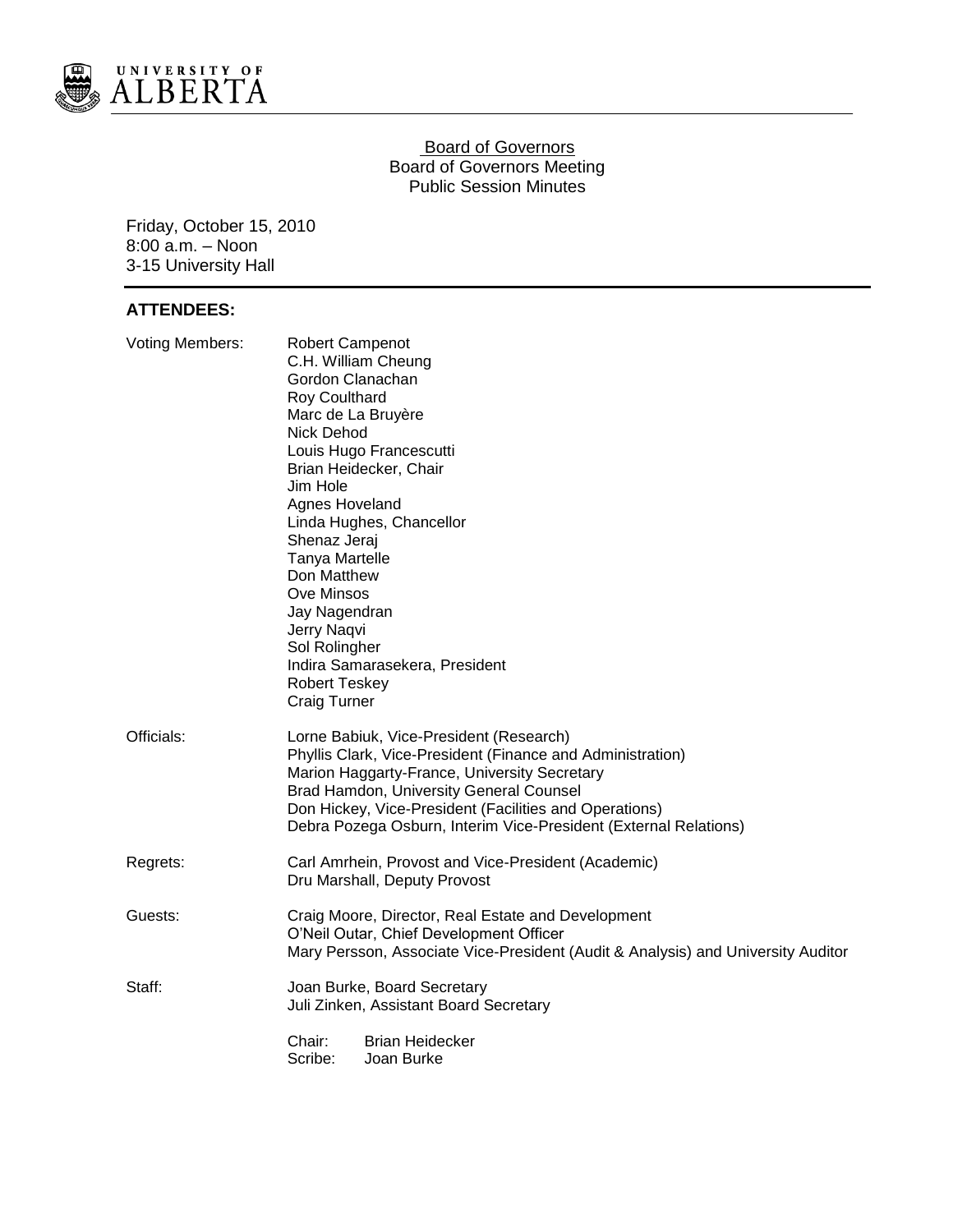# **OPENING SESSION**

### **1. Chair's Session**

### 1.1 Call to Order and Confirmation of Quorum

Ms. Burke confirmed that the attendance constituted quorum. The Board Chair called the meeting to order at 8:00 a.m.

### 1.2 Approval of Public Session Agenda

### **Motion:** Cheung/Rolingher

THAT the Board of Governors approve the Open Session Agenda, as circulated.

**CARRIED**

# 1.3 Conflict of Interest – Opportunity for Declaration Related to the Agenda

The Board Chair made note of the following:

- $\circ$  The University of Alberta has policy and procedure in place for Conflict of Interest and Conflict of Commitment, and Board members make annual disclosures.
- $\circ$  In addition, Board members must declare any conflict related to the Board Agenda of each meeting and, in the event of such conflict, absent themselves from the discussion and voting on the item.
- o The *Post-Secondary Learning Act,* Section 16(5) states that: *The members of the board must act in the best interests of the university.*

The Board Chair invited members to declare conflicts of interest related to the Open Session Agenda of the meeting. He observed no declarations and declared that the question was duly asked and answered.

#### 1.4 Chair's Remarks

The Board Chair welcomed Board members, guests and members of public to the first Board meeting of the academic year. He extended a warm welcome to new Board members, Ms. Shenaz Jeraj, Mr. Jerry Naqvi and Mr. Ove Minsos, and on behalf of the Board, congratulated them on their appointment. He also extended a warm welcome to Dr. Colleen Skidmore, Vice-Provost (Academic), attending the meeting on behalf of the Provost, Dr. Carl Amrhein.

The Board Chair also took the opportunity to extend a warm welcome to Mr. O'Neil Outar, the new Chief Development Office, and invited the President to introduce him to the Board.

#### 2. Report of the President

The President formally introduced Mr. O'Neil Outar to the Board, reviewed the appointment process, his background and accomplishments, and outlined his responsibilities.

The President's written report appears as **Appendix A** to these Minutes.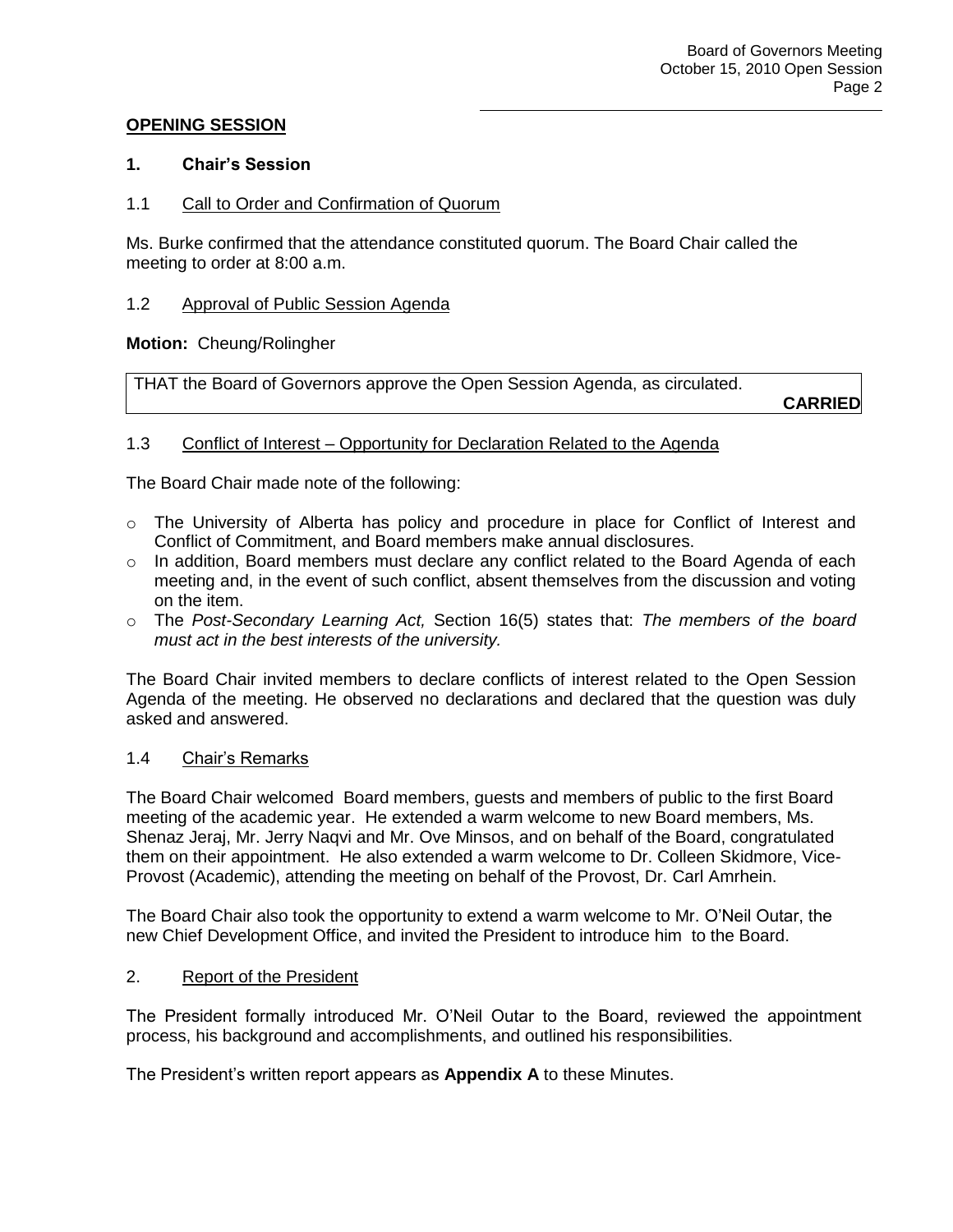In addition to reviewing her written report, Dr. Samarasekera included the following highlights in her remarks:

- the very successful student orientation event at Hawrelak Park at which over 1700 students attended, as well as the success of the orientation for parents of students living in residence;
- the installation of new University of Calgary President, Dr. Elizabeth Cannon;
- the inaugural General Faculties Council kick-off, which was a great way to welcome the new academic year.
- the outstanding centenary celebrations at Augustana Campus;
- the significance of the University of Alberta collaborations with China, including a report on her recent trip to the World Economic Forum in China, an event in Ottawa hosted by the University of Alberta China Institute to celebrate the 40<sup>th</sup> Anniversary of China-Canada Relations, and a conference recently hosted by the University of Alberta with the China Scholarship Council;
- partnerships with India, including the University of Alberta's relationship with the Indian Institute of Technology, Bombay, and the President's upcoming trip to India;
- the future induction of Dr. Lorne Tyrell into the Canadian Medical Hall of Fame;
- the visit to Alberta of James Cameron during which time the University was invited by the Premier's office to organize presentations for Mr. Cameron; and
- the upcoming visit to the University of some fifteen German Parliamentarians

In response to recent media articles concerning University rankings, the President also provided a briefing to Board members on the various post-secondary ranking systems and their impact on and value to the University of Alberta.

# **3. Approval of Public Session Minutes**

3.1 Approval of the Public Session Minutes of June 25, 2010, and August 4, 2010 (Electronic Vote)

**Motion:** Naqvi/Coulthard

THAT the Board of Governors adopt the Open Session Minutes of its meetings on:

- June 25, 2010, and
- August 4, 2010 (Electronic Vote)

**CARRIED**

# **ACTION ITEMS**

# **4. Report of the Community and Government Relations Committee**

#### 4.1 Proposed Committee Change of Name and New Terms of Reference

Presenter: Ms. Agnes Hoveland, Chair, Community and Government Relations Committee; Ms. Marion Haggarty-France, University Secretary; Ms. Joan Burke, Board Secretary

Agenda documentation is attached to these Minutes as **Appendix B**.

Ms. Hoveland introduced the proposal, noting that the Terms of Reference for the Committee have been under discussion for the past two years. She stated that the proposed new Terms of Reference represent a much clearer direction for the Committee, and that the four core areas of interest in the Committee's mandate were drafted in response to suggestions from the President, Board Chair and Committee members. She noted that the Terms of Reference have been reviewed and approved by the President and Senior Administration.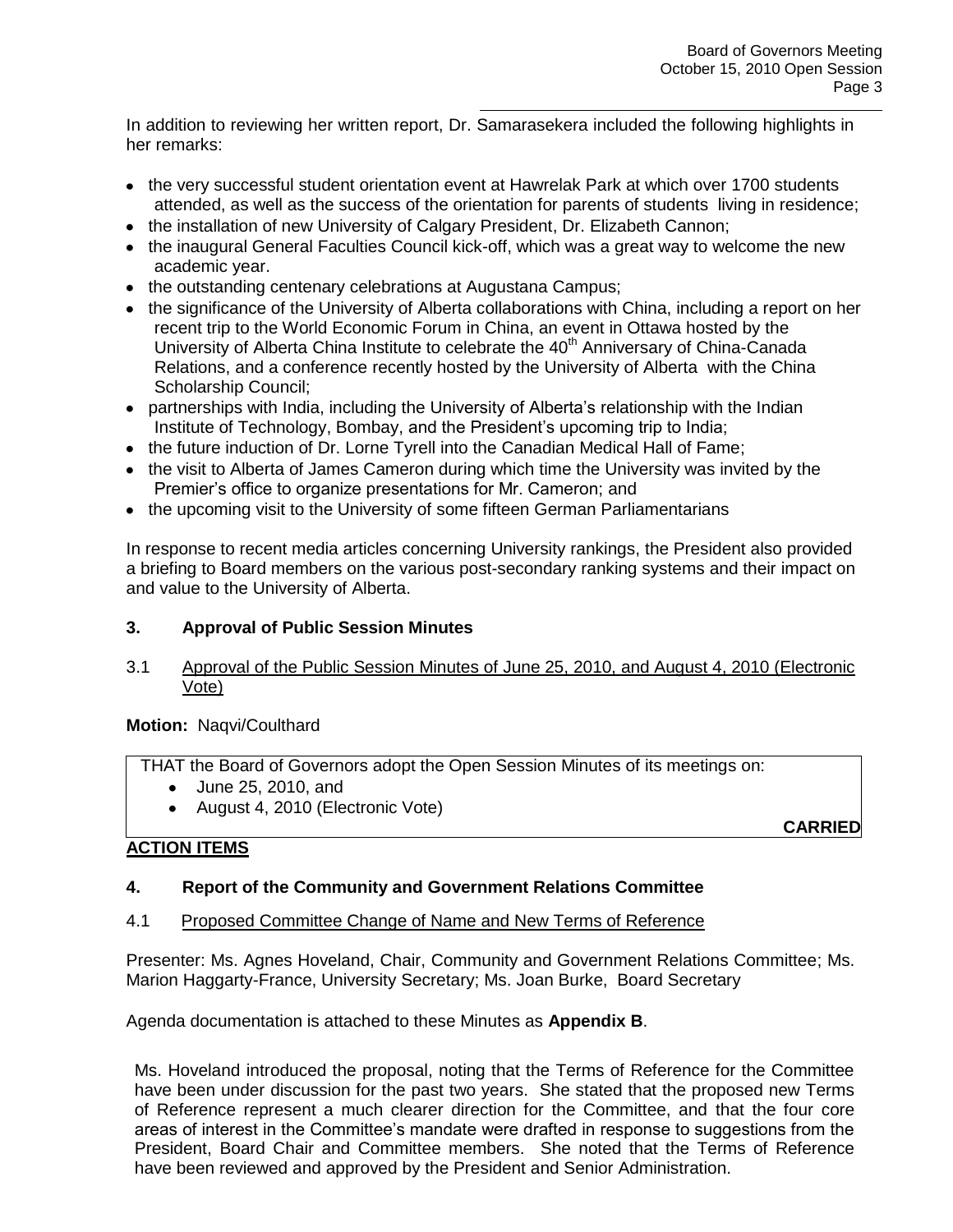She expressed appreciation to the President and Board Chair, Mr. Gerri Protti, former Chair of the Government Relations Sub-Committee, Mr. Marc de La Bruyère, members of the Committee, Ms. Deb Pozega Osburn, Vice-President (External Relations), Ms. Haggarty-France and Ms. Burke for moving this project forward to completion.

### **Action**

In response to a suggestion from the Chancellor, Ms. Linda Hughes, Ms. Hoveland agreed to amend the Committee's workplan to delete or provide clarity surrounding the words *secondary policy.* Ms. Hughes also suggested removing the bullet entitled *Senate* under the first key activity on page 2 of the workplan.

#### **Motion I:** Hoveland/de La Bruyère

THAT the Board of Governors, on the recommendation Board Community and Government Relations Committee, approve a change of name for the Board Community and Government Relations Committee to University Relations Committee.

**CARRIED**

### **Motion II:** Hoveland/Nagendran

THAT the Board of Governors, on the recommendation of the Board Community and Government Relations Committee, approve the proposed Terms of Reference for the University Relations Committee, as set forth in Attachment 1 to the agenda documentation.

**CARRIED**

#### 4.2 University of Alberta Annual Report

Presenter: Phyllis Clark, Vice-President (Finance and Administration); Mary Persson, Associate Vice-President (Audit & Analysis) and University Auditor

Agenda documentation is attached to these Minutes as **Appendix C**.

Ms. Clark introduced the item and Ms. Persson reviewed the report in detail, noting that the Provincial Government has moved up the annual reporting deadline to six months following the end of the fiscal year. She also noted that the government has requested the inclusion of the financial statements in the report, and that the Auditor General of Alberta has requested a review of the report before final submission.

#### **Action**

Ms. Persson, in response to suggestions from members, agreed to revise the way in which targets for Faculty and Staff honours are portrayed in the graph on page 14 of the report.

#### **Motion:** Hoveland/Teskey

THAT the Board of Governors, on the recommendation of the Board Community and Government Relations Committee, approve the University of Alberta 2009-2010 Annual Report for submission to the Government of Alberta and empower the Associate Vice-President (Audit & Analysis) to make any editorial changes to the Report, as needed, as long as the changes do not have the force of policy.

**CARRIED**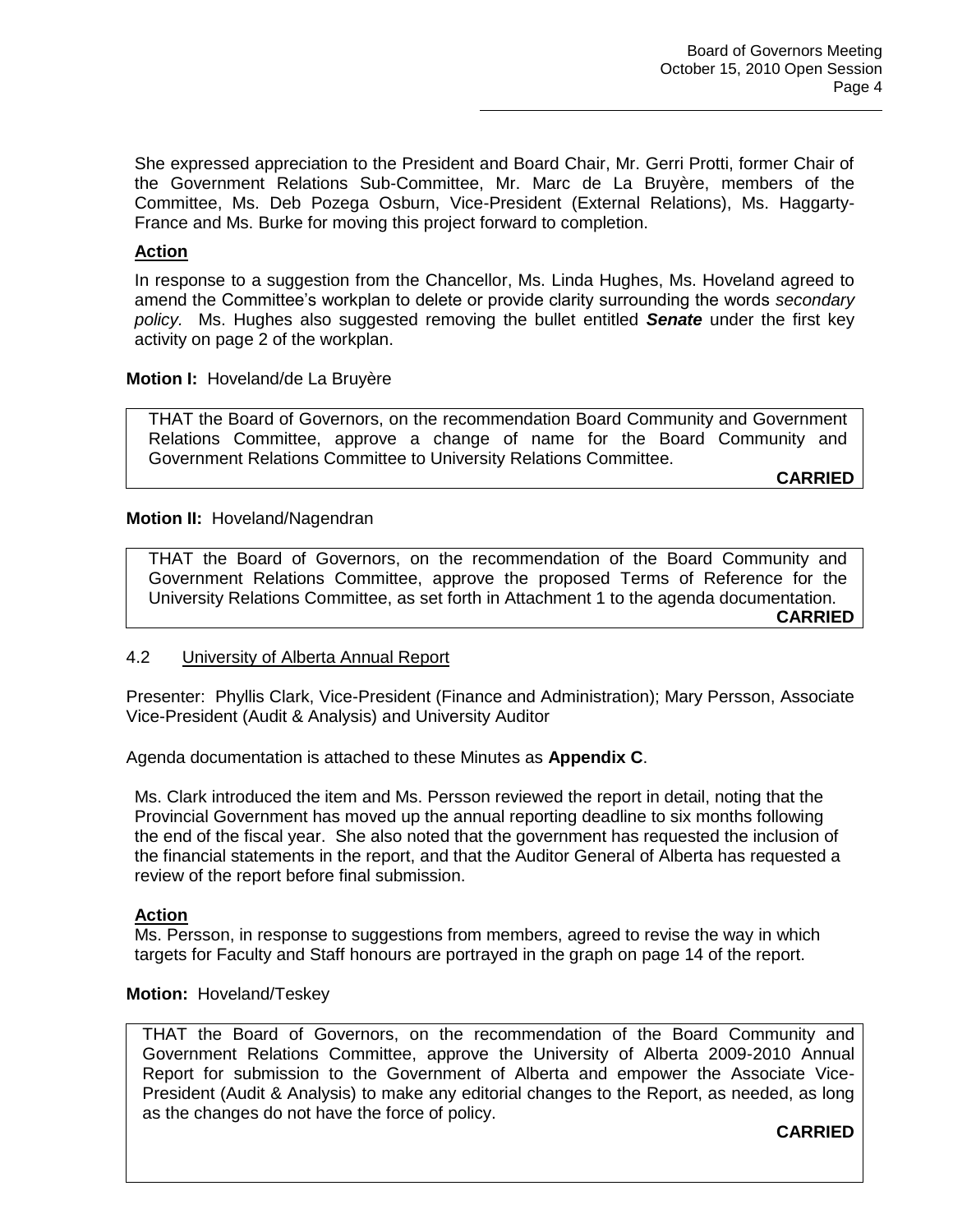# **5. Report of the Finance and Property Committee**

# 5.1 CCIS External Loan

Presenter: Phyllis Clark, Vice-President (Finance and Administration)

Agenda documentation is attached to these Minutes as **Appendix D**.

Mr. Clanachan introduced the report and Ms. Clark reviewed the legislative requirements for the motion, as well as the borrowing interest rates and debt servicing costs. Mr. Don Hickey updated members on the status of the project, noting it is tracking well.

# **Motion:** Clanachan/Coulthard

THAT the Board of Governors, on the recommendation of the Board Finance and Property Committee, execute a Borrowing Resolution requesting approval of mortgage financing for the completion of the Centennial Centre for Interdisciplinary Science Phase II project for a total borrowing amount not to exceed Seven Million Five and Hundred Thousand Dollars (\$7,500,000.00) in Canadian funds for a term of not more than twenty (20) years at an interest rate not more than five percent (5.00%).

**CARRIED**

### 5.2 Capitalization of Unrestricted Funds to Permanent Restricted Endowments Net Assets

Presenter: Phyllis Clark, Vice-President (Finance and Administration)

Agenda documentation is attached to these Minutes as **Appendix E**.

Mr. Clanachan introduced the item and Ms. Clark reviewed the proposal, highlighting the faculities that have requested capitalization. She responded to questions from members concerning the timing requirements for bringing forward requests to capitalize.

# **Motion:** Clanachan/Cheung

THAT the Board of Governors, on the recommendation of the Board Finance and Property Committee, approve the transfer of \$175,000.00 of unrestricted net assets to permanent restricted endowment net assets.

**CARRIED**

# 5.3 Chemical and Materials Engineering Building: Expenditure of Funds for Construction of In-fill Shell and Core Structure

Presenter: Don Hickey, Vice-President (Facilities and Operations)

Agenda documentation is attached to these Minutes as **Appendix F**.

Mr. Clanachan introduced the item and Mr. Hickey reviewed the details of the proposal, noting that the funds requested in the recommendation will provide for construction of an in-fill structure shell and core. He informed the Board that Facilities and Operations was confident that the Faculty has the necessary resources for the construction of this project.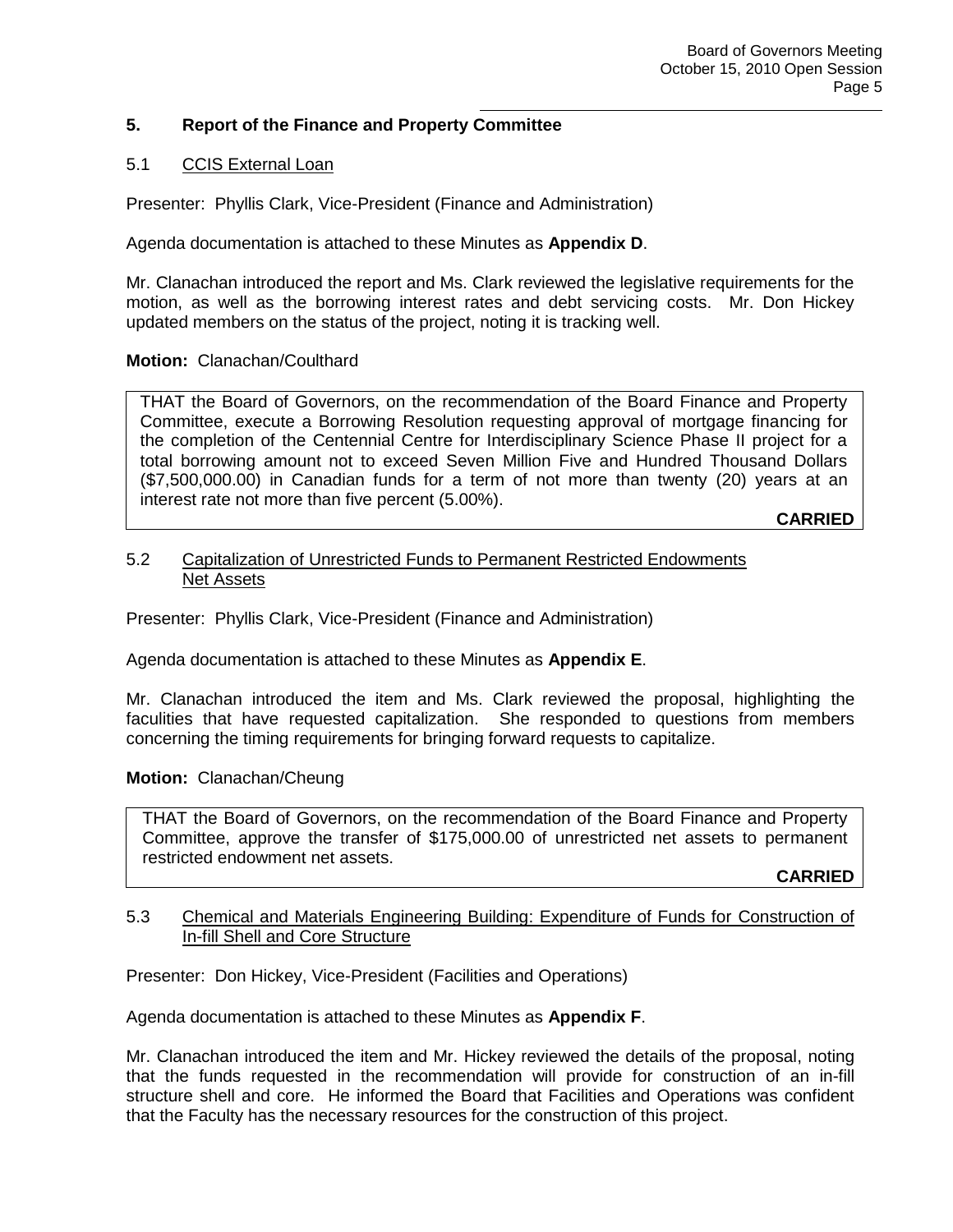### **Motion:** Clanachan/Nagendran

THAT the Board of Governors, on the recommendation of the Board Finance and Property Committee, approve an additional expenditure of Eighty One Million dollars (\$81,000,000) as provided by the Faculty of Engineering for construction of the in-fill shell and core structure for the Chemical and Materials Engineering Building project.

**CARRIED**

# **INFORMATION REPORTS**

# 6. Report of the Audit Committee

Mr. Don Matthew, Chair of the Audit Committee, presented the Committee's Report to the Board of Governors, a copy of which is attached to these Minutes as **Appendix G**.

### 7. Report of the Community and Government Relations Committee

Ms. Agnes Hoveland, Chair of the Community and Government Relations Committee presented the Committee's Report to the Board of Governors, a copy of which is attached to these Minutes as **Appendix H**.

### 8. Report of the Finance and Property Committee

Mr. Gordon Clanachan, Chair of the Finance and Property Committee presented the Committee's Report to the Board of Governors, a copy of which is attached to these Minutes as **Appendix I**.

#### 9. Report of the Human Resources and Compensation Committee

Mr. Marc de La Bruyère, Chair of the Human Resources and Compensation Committee presented the Committee's Report to the Board of Governors, a copy of which is attached to these Minutes as **Appendix J.**

#### 10. Report of the Learning and Discovery Committee

Mr. Robert Teskey, Chair of the Learning and Discovery Committee presented the Committee's Report to the Board of Governors, a copy of which is attached to these Minutes as **Appendix K.**

#### 9. Report of the Safety, Health and Environment Committee

Mr. Sol Rolingher, Chair of the Safety, Health and Environment Committee presented the Committee's Report to the Board of Governors, a copy of which is attached to these Minutes as **Appendix L.**

# **REGULAR REPORTS**

# 12.1 Report of the Chancellor

Ms. Linda Hughes, Chancellor, presented her report to the Board of Governors. The report is attached to these Minutes as **Appendix M**.